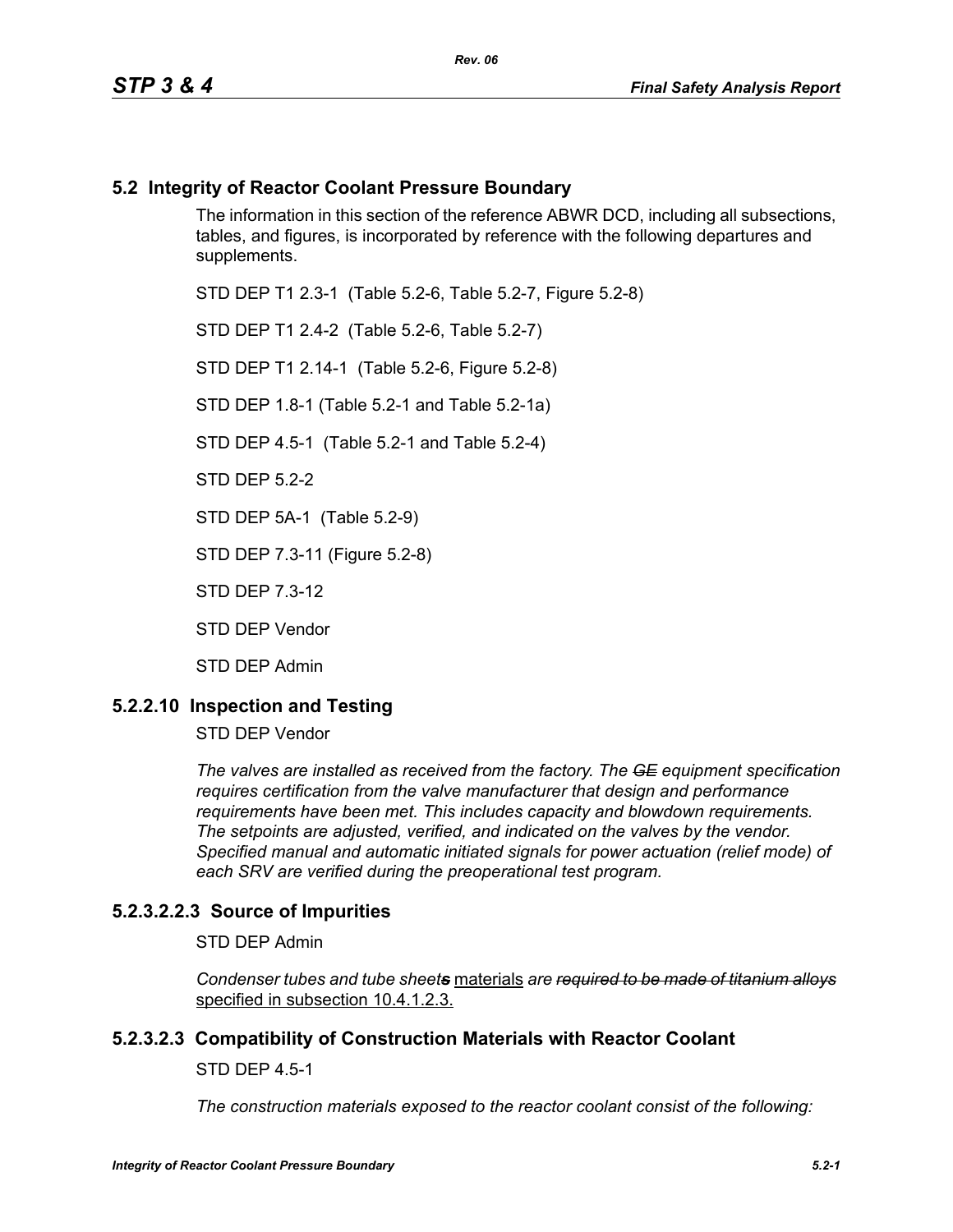- *(1) Solution-annealed austenitic stainless steels (both wrought and cast), Types 304, 304L, 316LN, 316L*, *and XM-19,* CF3, CF3A and CF3M*.*
- *(2) Nickel-based alloy (including* Niobium Modified Alloy *600 and X-750) and alloy steel.*

### **5.2.4 Preservice and Inservice Inspection and Testing of Reactor Coolant Pressure Boundary**

STD DEP Vendor

*The design to perform preservice inspection is based on the requirements of ASME Code Section XI. The development of the preservice and inservice inspection program plans is based on ASME Code Section XI, Edition and Addenda specified in accordance with 10CFR50, Section 50.55a. For design certification, GE*Toshiba *is responsible for designing the reactor pressure vessel for accessibility to perform preservice and inservice inspection. Responsibility for designing other components for preservice and inservice inspection is the responsibility of the COL applicant. The COL applicant will be responsible for specifying the Edition of ASME Code Section XI to be used, based on the procurement date of the component per 10CFR50, Section 50.55a. The ASME Code requirements discussed in this section for preservice and inservice inspection are based on the edition of ASME Code Section XI specified in Table 1.8- 21.*

### **5.2.4.2.2 Piping, Pumps, Valves and Supports**

STD DEP 5.2-2

*Straight sections of pipe and spool pieces shall be added between fittings. The minimum length of the spool piece has been determined by using the formula L = 2T + 152 mm, where L equals the length of the spool piece (not including weld preparation) and T equals the pipe wall thickness.* Where less than the minimum straight section length is used, an evaluation is performed to ensure that sufficient access exists to perform the required examinations.

### **5.2.4.3.1 Examination Categories**

STD DEP 5.2-2

*For the preservice examination, all of the items selected for inservice examination shall*  be performed once in accordance with ASME Code Section XI, Subsection IWB-2200, including essentially 100% of the pressure retaining welds in all Class 1 components, *with the exception of the examinations specifically excluded by ASME Code Section XI from preservice requirements, such as* surface or volumetric examinations of welds in lines smaller than NPS 1, volumetric examinations of welds in lines smaller than NPS 4, *VT-3 examination of valve body and pump casing internal surfaces (B-L-2 and B-M-2 examination categories, respectively) and the visual VT-2 examinations for categories B-E and B-P*. If the as-built design incorporates external Category B-O control rod drive housing welds, the preservice examination shall be extended to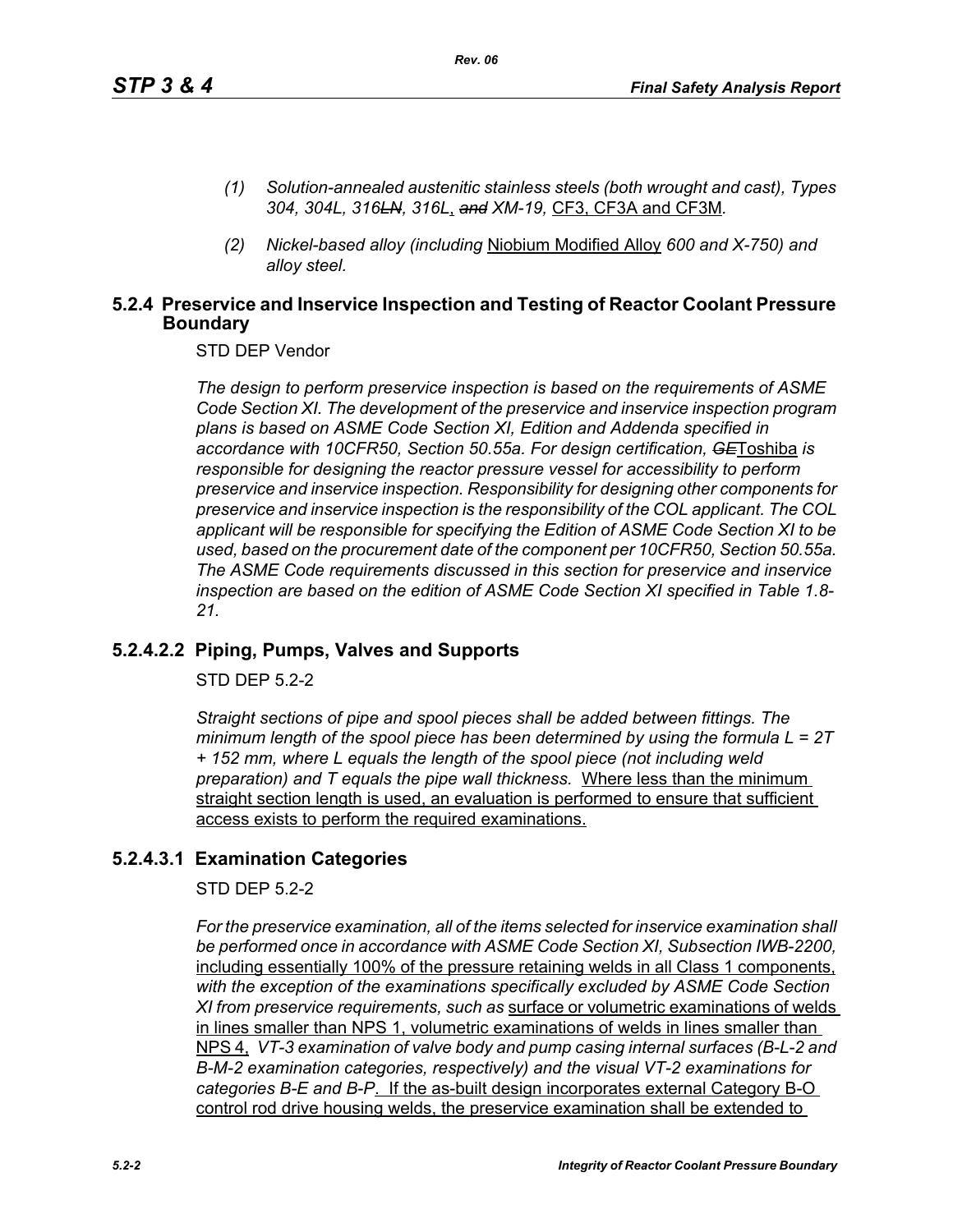include 100% of the welds in the installed peripheral control rod drive housings only in accordance with IWB-2200.

### **5.2.4.3.2.1 Ultrasonic Examination of the Reactor Vessel**

STD DEP 5A-1

*The GE Reactor Vessel Inspection System (GERIS) meets the detection and sizing requirements of Regulatory Guide 1.150, as cited in Table 5.2-9. Inner radius examinations are performed from the outside of the nozzle using several compound angle transducer wedges to obtain complete coverage of the required examination volume. Electronic gating used in the GERIS records up to eight different reflectors simultaneously to assure that all relevant indications are recorded. Appendix 5A demonstrates compliance with Regulatory Guide 1.150.* The ultrasonic system for examination of the reactor vessel meets the qualification requirements discussed in Subsection 5.2.4.3.4.

### **5.2.5.1.1 Detection of Leakage Within Drywell**

STD DEP T1 2.4-2

STD DEP 7.3-11

*The detection of small identified leakage within the drywell is accomplished by monitoring drywell equipment drain sump pump activity and sump level increases. The*  equipment drain sump level monitoring instruments will activate an alarm in the control *room when the identified* total *leak rate reaches 95* 114 *liters/min.*

*Equipment drain sump pump activity and sump level increases will be caused primarily from leaks from large process valves through valve stem drain lines.*

*The determination of the source of other identified leakage within the drywell is accomplished by (1) monitoring the reactor vessel head seal drain line pressure, (2) monitoring temperature in the valve stem seals drain line to the equipment drain sump, and* NOT USED *(3) monitoring temperature in the SRV discharge lines to the suppression pool to detect leakage through each of the SRVs. All of these monitors continuously indicate and/or record in the control room and will trip and activate an alarm in the control room on detection of leakage from monitored components.* 

*Excessive leakage inside the drywell (e.g., process line break or loss-of-coolant accident) is detected by high drywell pressure, low reactor water level, or high steamline flow (for breaks downstream of the flow elements). The instrumentation channels for these variables will trip when the monitored variable exceeds predetermined limits to activate an alarm and trip the isolation logic, which will close appropriate isolation valves.*

*The alarms, indication and isolation trip functions performed by the foregoing leak detection methods are summarized in Tables 5.2-6 and 5.2-7.*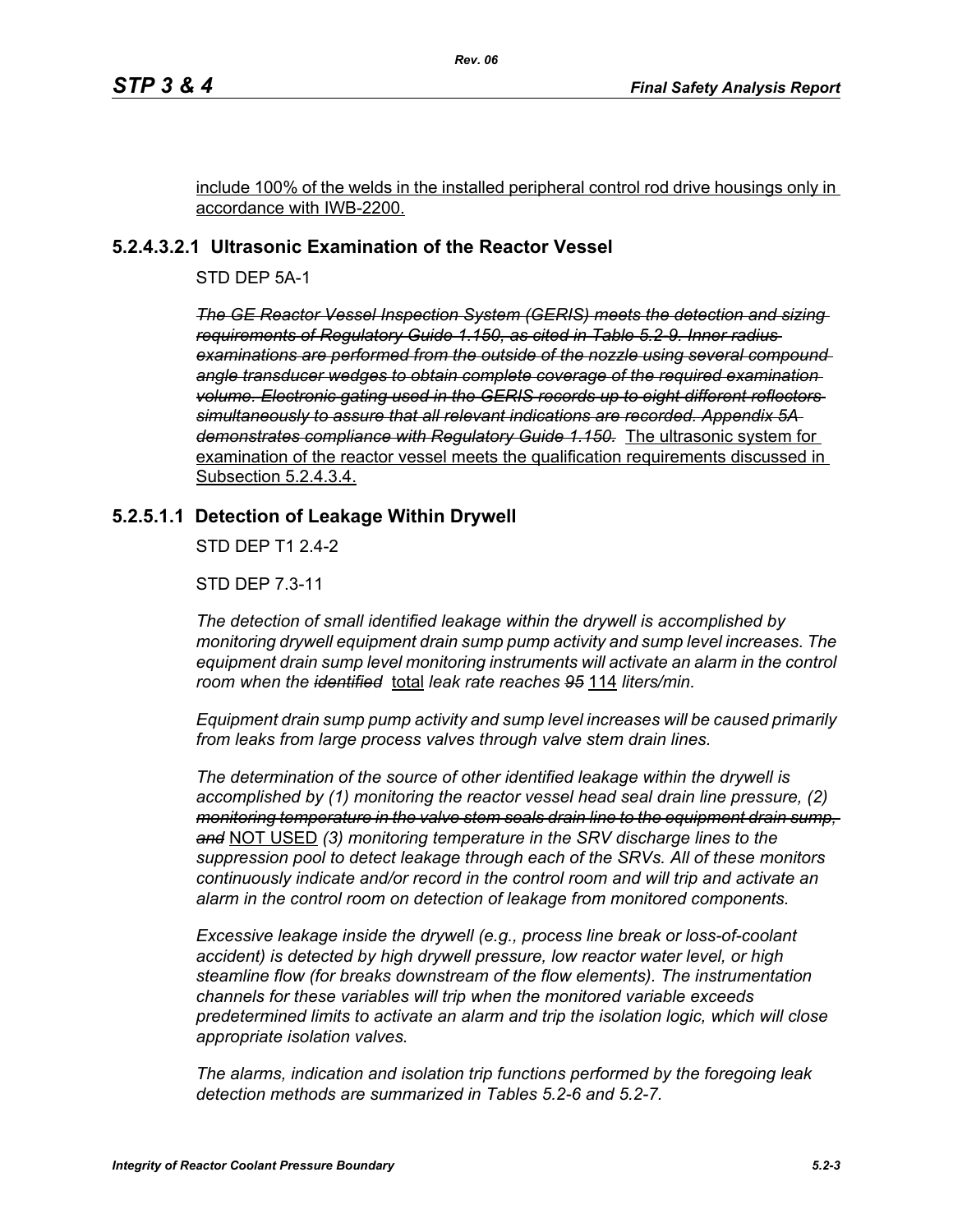*Listed below are the variables monitored for detection of leakage from piping and equipment located within the drywell:*

- *(1) High drywell temperature*
- *(2) High temperature in the valve stem seal (packing) drain lines* NOT USED
- *(3) High flow rate from the drywell floor and equipment drain sumps*
- *(4) High steamline flow rate (for leaks downstream of flow elements in main steamline and RCIC steamline)*
- *(5) High drywell pressure*
- *(6) High fission product releases*
- *(7) Reactor vessel low water level*
- *(8) Reactor vessel head seal drain line high pressure*
- *(9) SRV discharge piping high temperature*
- *(10)* Feedwater lines pressure difference

### **5.2.5.1.2 Detection of Leakage External to Drywell**

STD DEP T1 2.3-1

- *(2) (1) Within steam tunnel (between primary containment and turbine building):*
	- *(a) High radiation in main steamlines (steam tunnel)* NOT USED

# **5.2.5.2.1 Leak Detection Instrumentation and Monitoring Inside the Drywell**

STD DEP T1 2.4-2

STD DEP 7.3-11

STD DEP 7.3-12

*(1) Drywell Floor Drain Sump Monitoring*

*The drywell floor drain sump collects unidentified leakage such as leakage from control rod drives, floor drains, valve flanges, closed cooling water for reactor services (e.g., RIP motor cooling), condensate from the drywell atmospheric coolers, and any leakage not connected to the drywell equipment drain sump. The sump is equipped with two pumps and special instrumentation to measure sump fillup and pumpout times and provide continuous sump level rate of change monitoring with control room indication and alarm capabilities for excessive fill rate or pumpout frequency of the pumps. The drain sump instrumentation has a sensitivity of detecting reactor*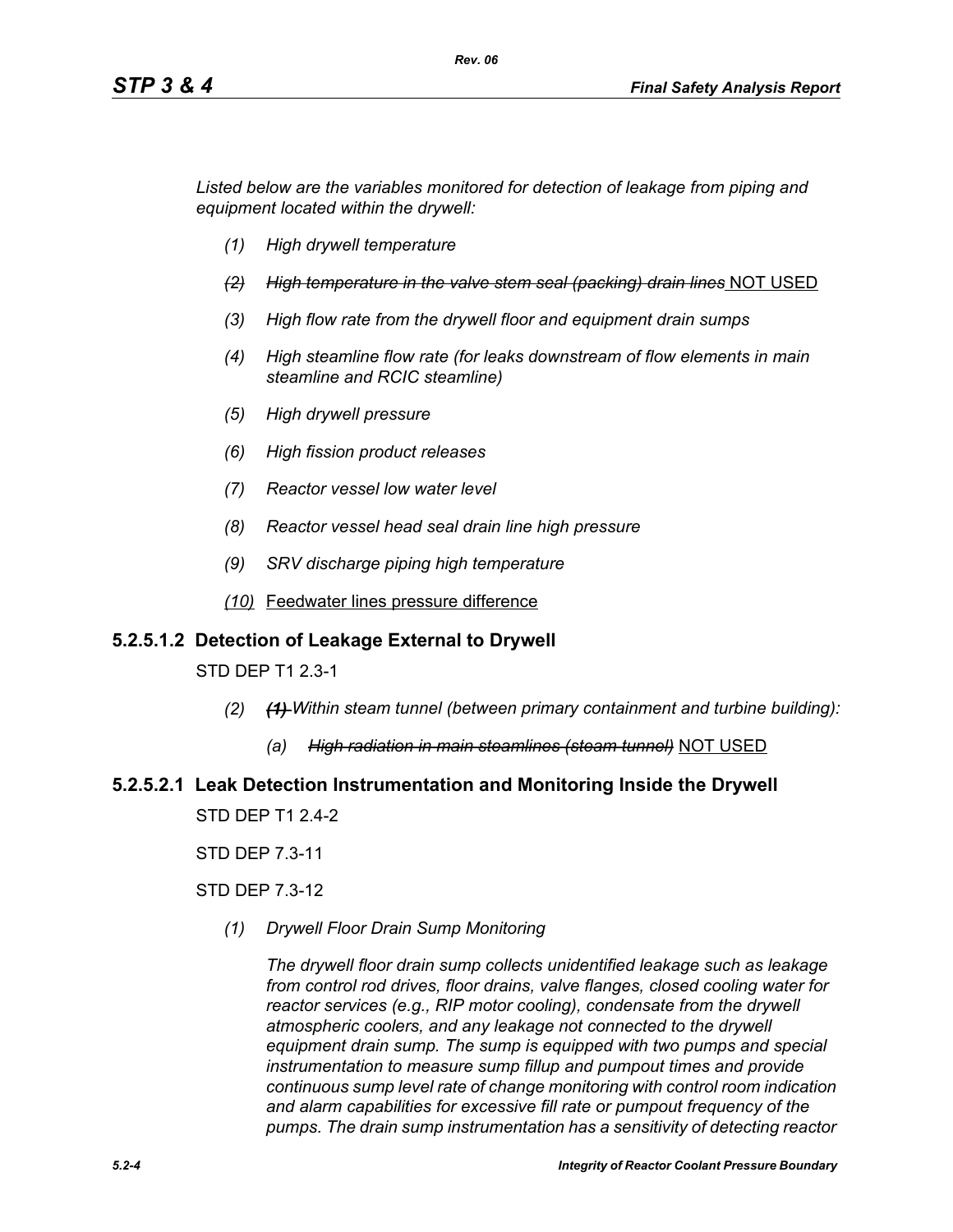*coolant leakage of 3.785 liter/min within a 60 minute period. The alarm setpoint has an adjustable range up to 19 liters/min for the drywell floor drain*  sump. In order to provide early warning of RCS leakage to the operators, a computer based control room alarm is provided that requires operator action with an 8 L/min increase in unidentified leakage over four hours.

*(2) Drywell Equipment Drain Sump Monitoring*

*The drywell equipment drain sump collects only identified leakage from identified leakage sources. This sump monitors leakage from valve stem packings,*the *RPV head flange seal, and other known leakage sources which are piped directly into the drywell equipment drain sump.*

(10) *(1) Valve Stem Packing Leakage Monitoring* NOT USED

*Large (two inch or larger) remote power-operated valves located in the drywell for the Nuclear Boiler, Reactor Water Cleanup, Reactor Core Isolation Cooling, and Residual Heat Removal Systems are fitted with drain lines from the valve stems, from between the two sets of valve steam packing. Leakage through the inner packing is carried to the drywell equipment drain sump. Leakage during hydro-testing may be observed in drain line sight glasses installed in each drain line. Also, each drainline is equipped with temperature sensors for detecting leakage. A remote-operated solenoid valve on each line may be closed to shut off the leakage flow through the first seal in order to take advantage of the second seal, and may be used during plant operation, in conjunction with the sump instrumentation, to identify the specific process valve which is leaking.*

*(14)* Feedwater Lines Pressure Difference

The Feedwater lines are monitored for excessive pressure differences that would indicate a break has occurred in one of the lines. Four channels are provided. A confirmatory high drywell pressure signal is also needed to initiate a trip of condensate pumps.

### **5.2.5.2.2 Leak Detection Instrumentation and Monitoring External to Drywell**

STD DEP T1 2.3-1

*(6) Main Steamline Radiation Monitoring* NOT USED.

*Main steamline radiation is monitored by gamma sensitive radiation monitors of the Process Radiation Monitoring System (PRMS). The PRMS provide four divisional channel trip signals to the LDS to close all MSIVs and the MSL drain valves upon detection of high radiation in the main steamline tunnel area. A reactor trip (scram) is also initiated by the same PRMS channel trip signals. The PRMS trip signals are also used to shutdown the main condenser mechanical vacuum pump and isolate its discharge line. The detectors are geometrically arranged to detect significant increases in*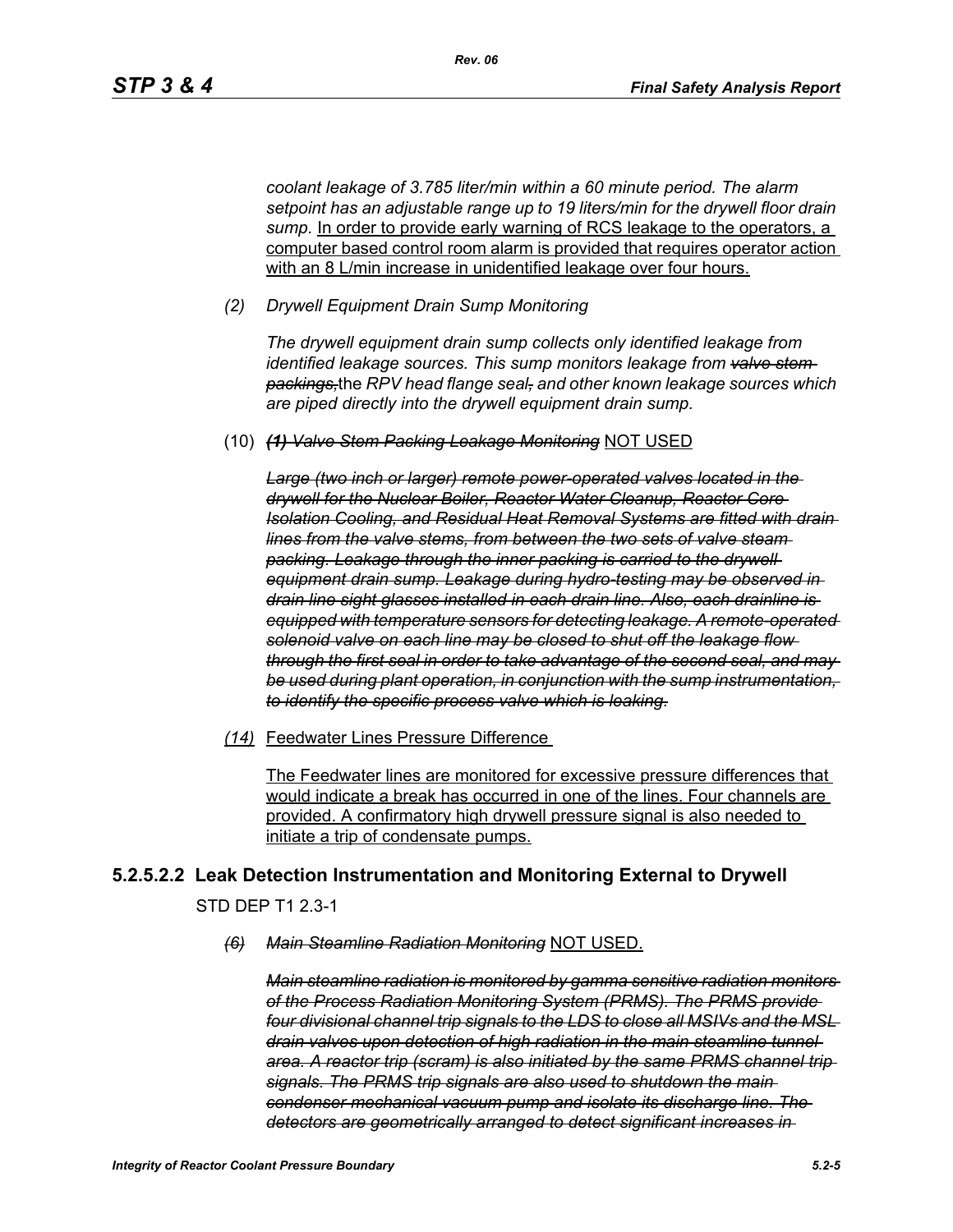*radiation level with any number of main steamlines in operation. Control room indications and alarms are provided by the PRM System.RCIC Steamline Pressure Monitors.* 

### **5.2.5.4.1 Total Leakage Rate**

STD DEP 7.3-12

*The total reactor coolant leakage rate consists of all leakage (identified and unidentified) that flows to the drywell floor drain and equipment drain sumps. The total leakage rate limit is well within the makeup capability of the RCIC System (182 m3/h). The total reactor coolant leakage rate limit is established at 95* 114 *liters/min. The identified and unidentified leakage rate limits are established at 95 liters/min and 3.785 liters/min, respectively.*

*The total leakage rate limit is established low enough to prevent overflow of the sumps. The equipment drain sumps and the floor drain sumps, which collect all leakage, are each pumped out by two 10 m3/h pumps.*

*If either the total or unidentified leak rate limit is exceeded, an orderly shutdown shall be initiated and the reactor shall be placed in a cold shutdown condition within 24* 36 *hours.*

### **5.2.5.4.2 Identified Leakage Inside Drywell**

STD DEP 7.3-11

*The valve stem packing of large power-operated valves, the reactor vessel head flange seal and other seals in systems that are part of the reactor coolant pressure boundary, and from which normal design identified source leakage is expected, are provided with leakoff drains. The nuclear system valves inside the drywell and the reactor vessel head flange are*is *equipped with double seals. The leakage from the inner valve stem packings and from the reactor vessel head flange inner seal, which discharge*s *to the drywell equipment drain sump, are*is *measured during plant operation.*

### **5.2.5.5.1 Unidentified Leakage Rate**

STD DEP 7.3-12

*The unidentified leakage rate is the portion of the total leakage rate received in the drywell sumps that is not identified as previously described. A threat of significant compromise to the nuclear system process barrier exists if the barrier contains a crack that is large enough to propagate rapidly (critical crack length). The unidentified leakage rate limit must be low because of the possibility that most of the unidentified leakage rate might be emitted from a single crack* break *in the nuclear system process barrier.*

*An allowance for leakage that does not compromise barrier integrity and is not identifiable is established for normal plant operation.*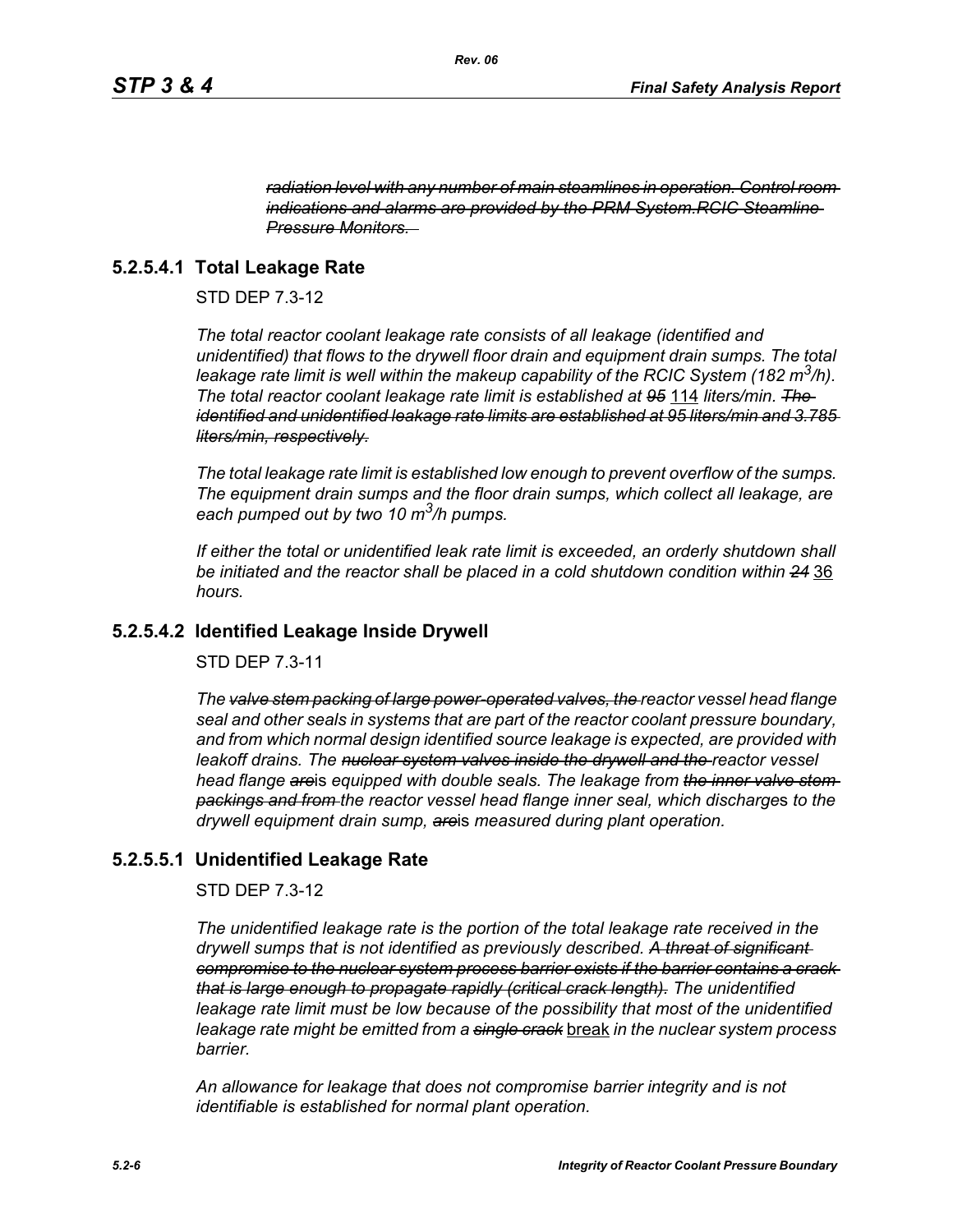*The unidentified leakage rate limit is established at 3.785* 19 *liters/min to allow time for corrective action before the process barrier could be significantly compromised. This unidentified leakage rate is a small fraction of the calculated flow from a critical crack in a primary system pipe (Appendix 3E).*

*Rev. 06*

### **5.2.5.5.2 Margins of Safety**

STD DEP 7.3-12

*The margins of safety for a detectable flaw to reach critical size are presented in Subsection 5.2.5.5.3. Figure 3E-22 shows general relationships between crack length, leak rate, stress, and line size using mathematical models.*

### **5.2.5.9 Regulatory Guide 1.45: Compliance**

STD DEP 7.3-12

*The Limiting unidentified leakage to 3.785* 19 *liters/min and identified* total *leakage to 95* 114 *liters/min satisfies Position C.9.*

### **5.2.6 COL License Information**

### **5.2.6.1 Conversion of Indications**

The following site-specific supplement addresses COL License Information Item 5.1.

Surveillance procedures convert the drywell leakage indications into a common leakage equivalent for unidentified and identified leakage to ensure that leakage requirements in the Technical Specifications are met.

There are four drywell leakage detection indications:

- (1) Drywell floor drain sump monitoring system The surveillance procedure measures the levels in various leakage collection tanks over prescribed time frames and converts these levels into a leakage rate.
- (2) Airborne particulate channel of the drywell fission products monitoring system – The surveillance procedure converts the instantaneous detected radiation level into a leakage rate equivalent.
- (3) Gaseous radioactivity channel of the drywell fission products monitoring system – The surveillance procedure converts the instantaneous detected radiation level into a leakage rate equivalent.
- (4) Drywell air cooler condensate flow monitoring system The surveillance procedure measures the flow rate in the drain line and converts this value to a leakage rate.

The surveillance procedures use the measured leakage rates from each of these monitors to determine a total unidentified leakage rate. The conversion of the information from the four leakage detection systems to a total leakage rate is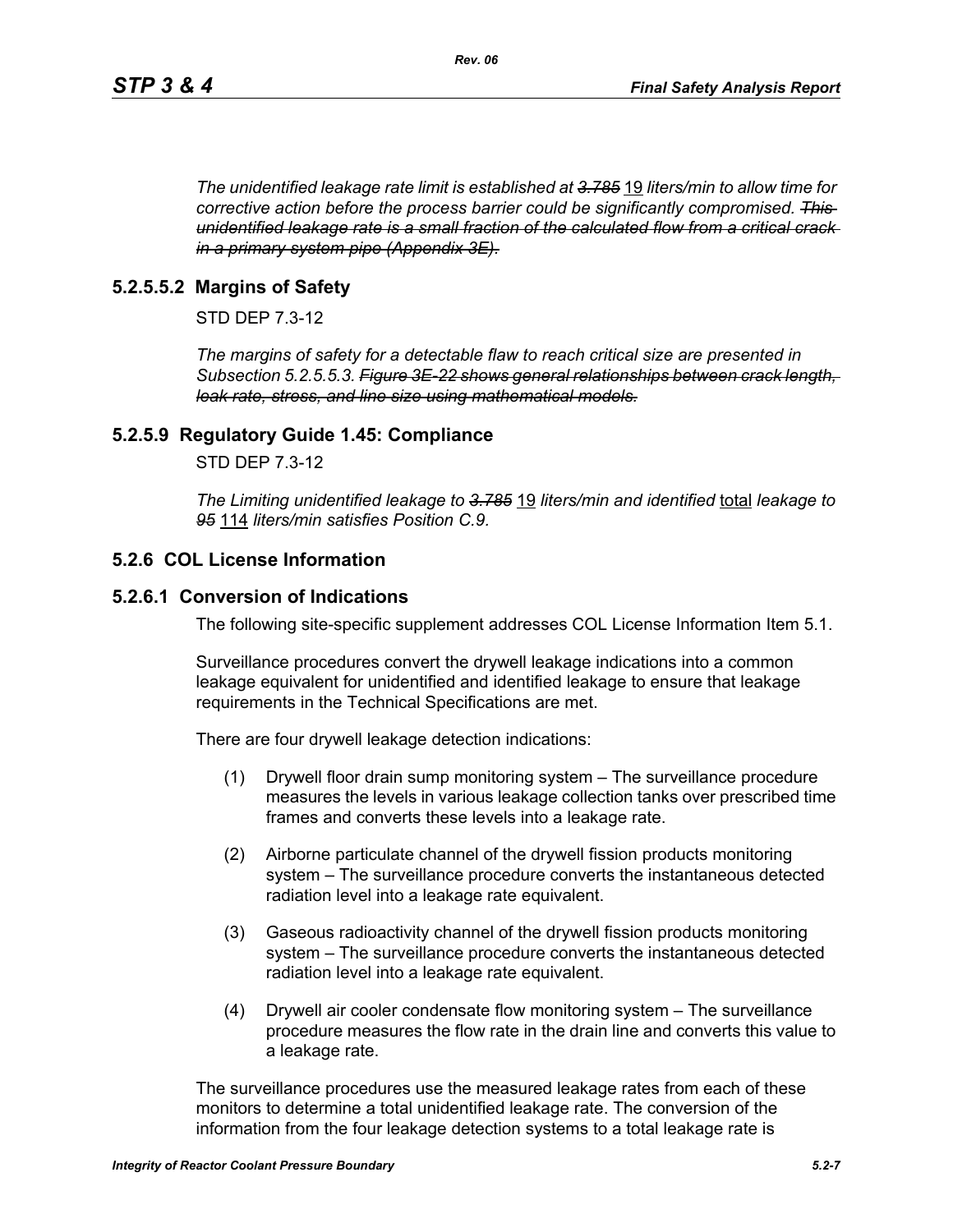accomplished by computerized programs. The drywell floor drain sump monitor, airborne particulates monitor, and drywell air cooler condensate flow monitor are capable of detecting leakage rates as low as 3.785 liters/min. The procedures include direction to the operators on actions to be taken before the TS limit is reached.

### **5.2.6.2 Plant-Specific ISI/PSI**

The following standard supplement address COL License Information Item 5.2.

The ISI/PSI program will be based on the 2004 ASME Boiler and Pressure Vessel Code Section XI, no addenda (as identified on Table 1.8-21). This code will be used for selecting components for examinations, identifying components subject to examination, a description of the components exempted from examination by applicable code, and isometric drawings used for examination. NRC requirements for performance demonstration of ultrasonic examination of reactor pressure vessels for preservice and inservice inspections, once addressed by Regulatory Guide 1.150 will be conducted in accordance with ASME Boiler and Pressure Vessel Code Section XI, Appendix VIII as required by 10 CFR 50.55a. Ultrasonic examination systems shall be qualified in accordance with ASME Boiler and Pressure Vessel Code Section XI, Appendix VIII and ultrasonic examination shall be conducted in accordance with ASME Boiler and Pressure Vessel Code Section XI, Appendix I. ASME Boiler and Pressure Vessel Code Section XI, Appendices I and VIII address near surface examination and surface resolution including the use of electronic gating as well as internal surface examination. Code cases are listed in Table 5.2-1. Any additional relief requests shall be submitted with a supporting technical justification if needed.

The PSI/ISI program for reactor coolant pressure boundary is described in Section 5.2.4 and Table 5.2-8.This COL License Information Item is addressed by the commitment to provide a comprehensive site-specific PSI and ISI program plan to the NRC at least 12 months prior to respective unit commercial power operation as discussed in Subsection 6.6.9.1. (COM 6.6-1)

### **5.2.6.3 Reactor Vessel Water Level Instrumentation**

The following standard supplement addresses COL License Information Item 5.3.

The Reactor Vessel Water Level Instrumentation backfill water flow is supplied from the Control Rod Drive (CRD) system to the reactor water level instrumentation leg to prevent potential formation of gas pocket (large bubbles) in the reference leg. The impact of non-condensable gases on the accuracy of reactor vessel level measurements is considered in the system design. The CRD system provides a process flow of approximately 4 L/min and is based on the results of BWR Owners Group testing in response to NRC Bulletin 93-03. This flow value is confirmed during preoperational testing in accordance with FSAR Subsection 14.2.12.16(3)(d).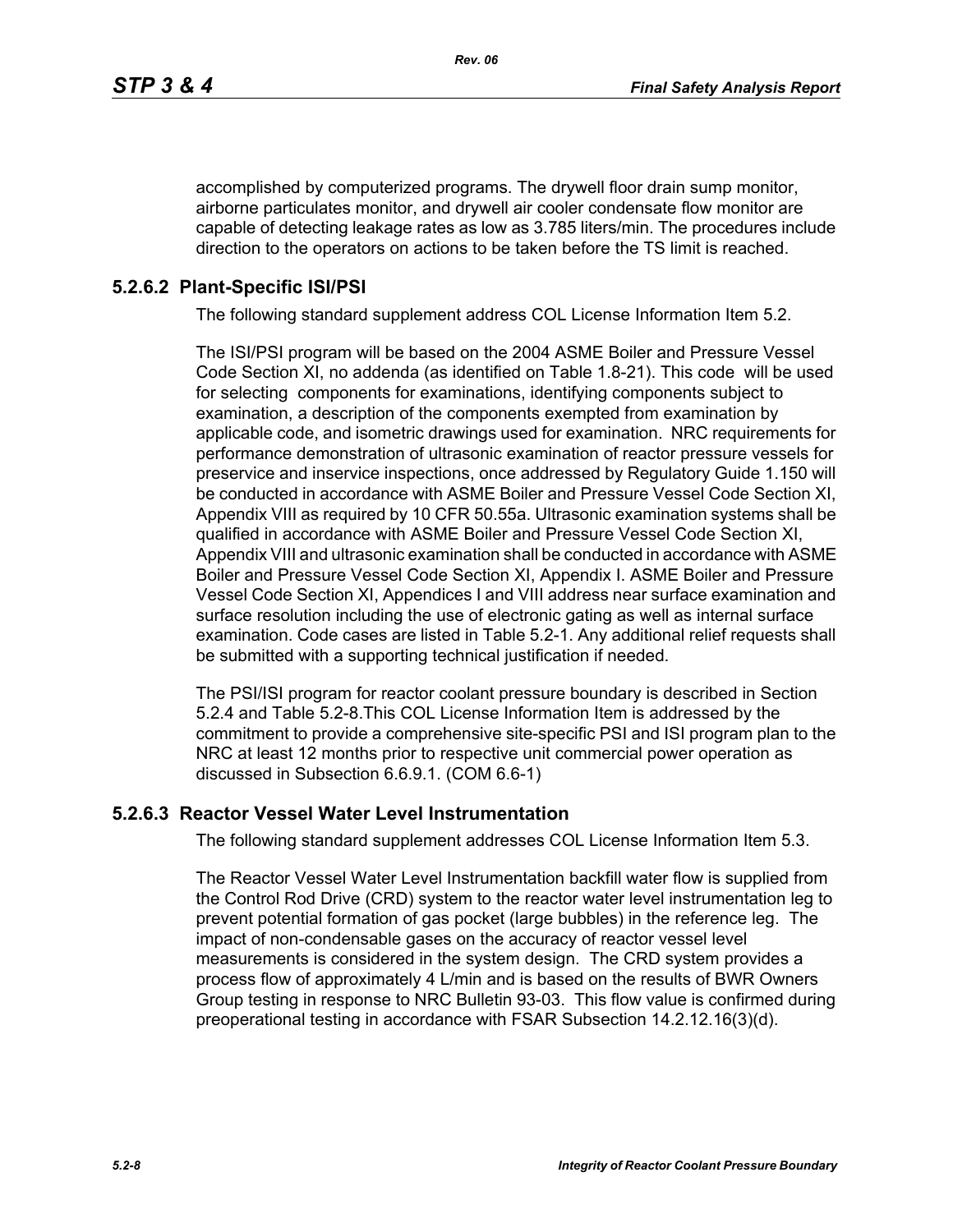| <b>Number</b>            | <b>Title</b> | <b>Applicable Equipment</b>       | <b>Remarks</b>                                      |
|--------------------------|--------------|-----------------------------------|-----------------------------------------------------|
| $IN-60-5$                | (33)         | <b>Core Support</b>               | Accepted per RG 1.84                                |
| FN-71-15                 | (4)          | <b>Component Support]*</b>        | 1.85                                                |
| [N-71-4718               | (1)          | <b>Component Support]*</b>        | <b>Conditionally Accepted per</b><br><b>RG 1.84</b> |
| $IN-122-2$               | (2)          | Piping]*                          | Accepted per RG 1.84                                |
| <b>IN-247</b>            | (3)          | Component Support]*               | Accepted per RG 1.84                                |
| IN-249-9<br>$[N-249-14]$ | (4)          | Component Support]*               | <b>Conditionally Accepted per</b><br>RG 4.85 1.84   |
| $IN-309-1$               | (5)          | Component Support]*               | Accepted per RG 1.84                                |
| $IN-313$                 | (6)          | Piping]*                          | Accepted per RG 1.84                                |
| $IN-316$                 | (7)          | Piping]*                          | Accepted per RG 1.84                                |
| $fN-318-3$<br>$IN-318-5$ | (8)          | Piping]*                          | <b>Conditionally Accepted per</b><br>RG 1.84        |
| $[N-319-3]$              | (9)          | Piping]*                          | Accepted per RG 1.84                                |
| $IN-391-2$               | (10)         | Piping <sub>1</sub> *             | Accepted per RG 1.84                                |
| $IN-392-3$               | (11)         | Piping]*                          | Accepted per RG 1.84                                |
| $IN-393$                 | (12)         | Piping]*                          | Accepted per RG 1.84                                |
| $IN-411-1$               | (13)         | Piping]*                          | Conditionally Accepted per<br>RG 1.84               |
| $IN-414$                 | (14)         | Component Support]*               | Accepted per RG 1.84                                |
| [N-430                   | (15)         | Component Support]*               | Accepted per RG 1.84                                |
| N-236-1                  | (16)         | Containment                       | <b>Conditionally Accepted Per</b><br>RG 1.147       |
| N-307-1<br>N-307-2       | (17)         | <b>RPV Studs</b>                  | Accepted per RG 1.147                               |
| $N-416-3$                | (20)         | Piping                            | Accepted Per RG 1.147                               |
| N-432                    | (21)         | Class 1 Components                | Accepted Per RG 1.147                               |
| N-435-1                  | (22)         | Class 2 Vessels                   | Accepted Per RG 1.147                               |
| N-457                    | (23)         | <b>Bolt and Studs</b>             | Accepted Per RG 1.147                               |
| $N-463-1$                | (24)         | Piping                            | Accepted Per RG 1.147                               |
| N-460                    | (25)         | Class 1 & 2 Components and Piping | Accepted Per RG 1.147                               |
| N-472                    | (26)         | Pumps                             | Accepted Per RG 1.147                               |

## **Table 5.2-1 Reactor Coolant Pressure Boundary Components Applicable Code Cases**

*Rev. 06*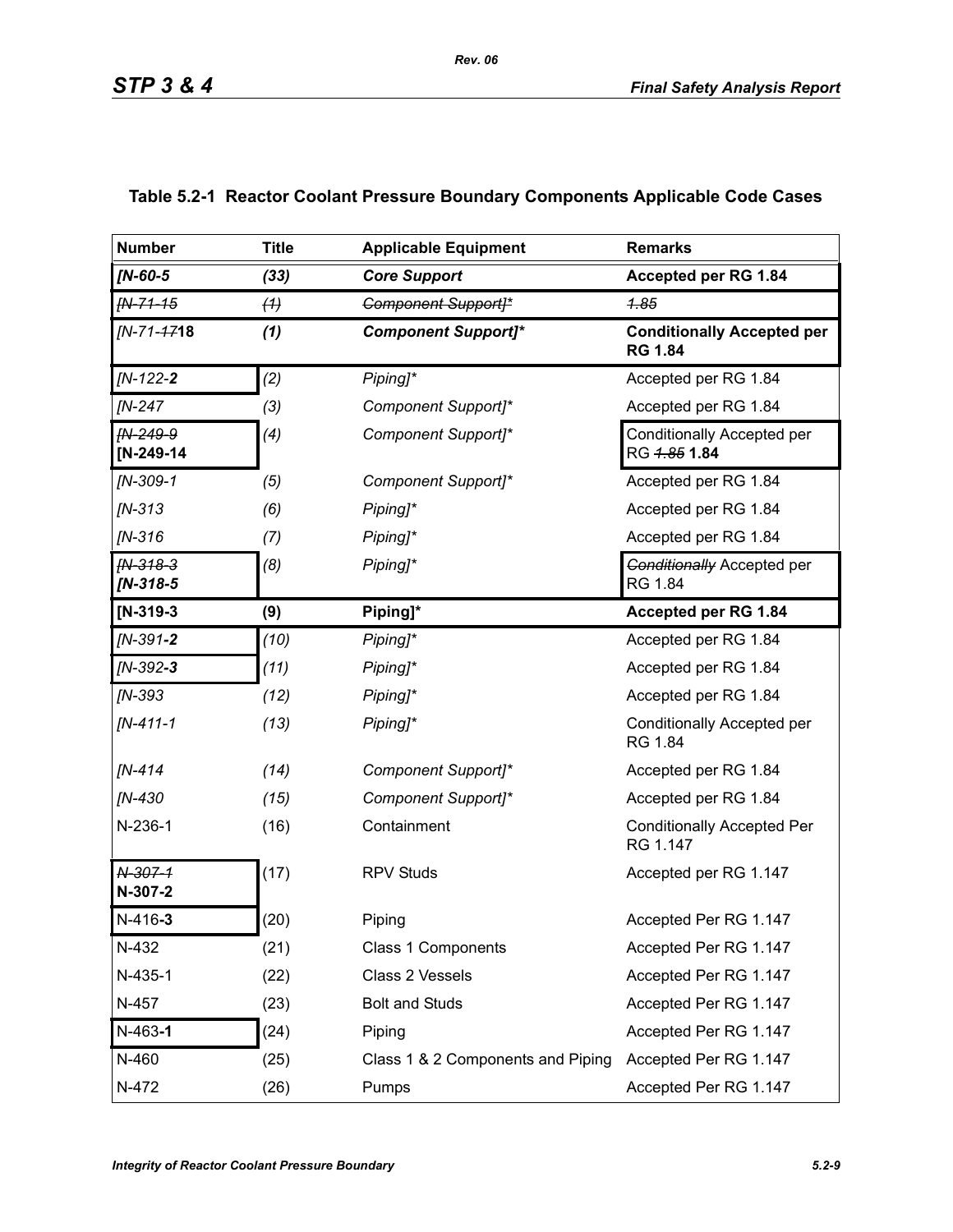| <b>Number</b> | <b>Title</b> | <b>Applicable Equipment</b>                                          | <b>Remarks</b>                                                  |
|---------------|--------------|----------------------------------------------------------------------|-----------------------------------------------------------------|
| IN-476        | (26a)        | Component Support]*                                                  | Accepted per RG 1.84                                            |
| $N-479-1$     | (27)         | Main Steam System                                                    | <del>Not Listed in</del><br>Accepted per RG 1.147               |
| N-491         | (28)         | <b>Component Supports</b>                                            | Not Listed in<br>Accepted per RG 1.147                          |
| N-496         | (29)         | <b>Bolts and Studs</b>                                               | Not Listed in<br>Accepted per RG 1.147                          |
| N-580-2       | (30)         | RPV, Reactor Internals, etc.                                         | <b>Approved by ASME</b><br><b>Standards Committee</b><br>(2008) |
| N-608         | (31)         | <b>Use of Applicable Code Edition</b><br>and Addenda, NCA-1140(a)(2) | Accepted per RG 1.84                                            |
| $N-613-1$     | (32)         | <b>Reactor Vessel</b>                                                | Accepted per RG 1.147                                           |
| N-632         | (34)         | Containment                                                          | Accepted per RG 1.84                                            |

### **Table 5.2-1 Reactor Coolant Pressure Boundary Components Applicable Code Cases (Continued)**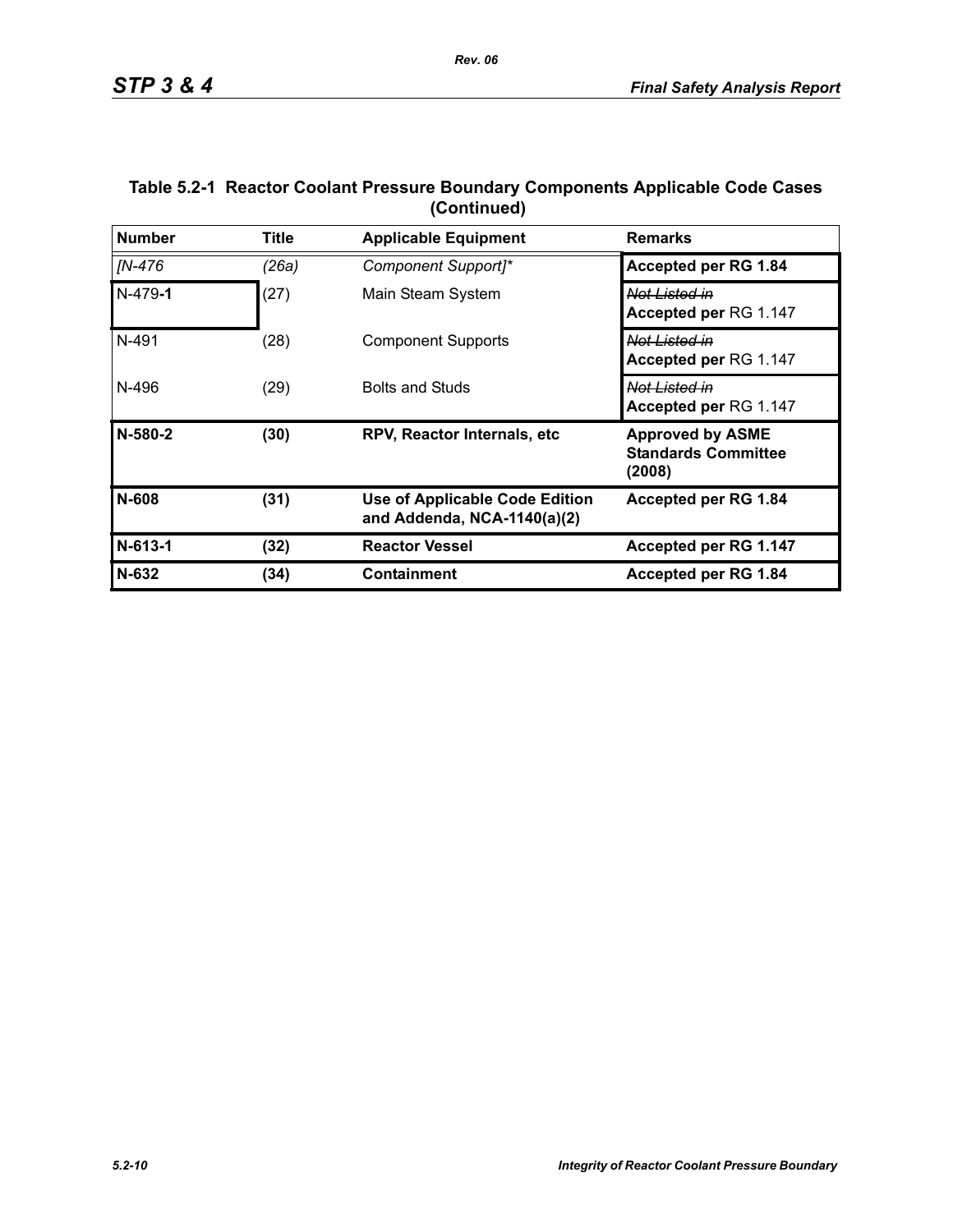### **Table 5.2-1a Reactor Coolant Pressure Boundary Components Applicable Code Cases (Continued)**

| (30) | Use of Alloy 600 (UNS N066000) with Columbium added, Section III, Div. 1 (SC III File #N96-<br>44) (MC97-86)                                                                 |
|------|------------------------------------------------------------------------------------------------------------------------------------------------------------------------------|
| (31) | Applicable Code Edition and Addenda, NCA-1140(a)(2), Section III, Division 1                                                                                                 |
| (32) | UT Exam of Penetration Nozzles in Vessels, Category B-D, Item Nos. B3.10 and B3.90,<br>Reactor Nozzle to Vessel Welds, Figs. IWB 2500-7(a), (b), (c), Section XI, Division 1 |
| (33) | Material for Core Support Structures, Section III, Division 1                                                                                                                |
| (34) | Use of ASTM A 572, Grades 50 and 65 for Structural Attachments to Class CC<br><b>Containment Liners, Section III, Division 2.</b>                                            |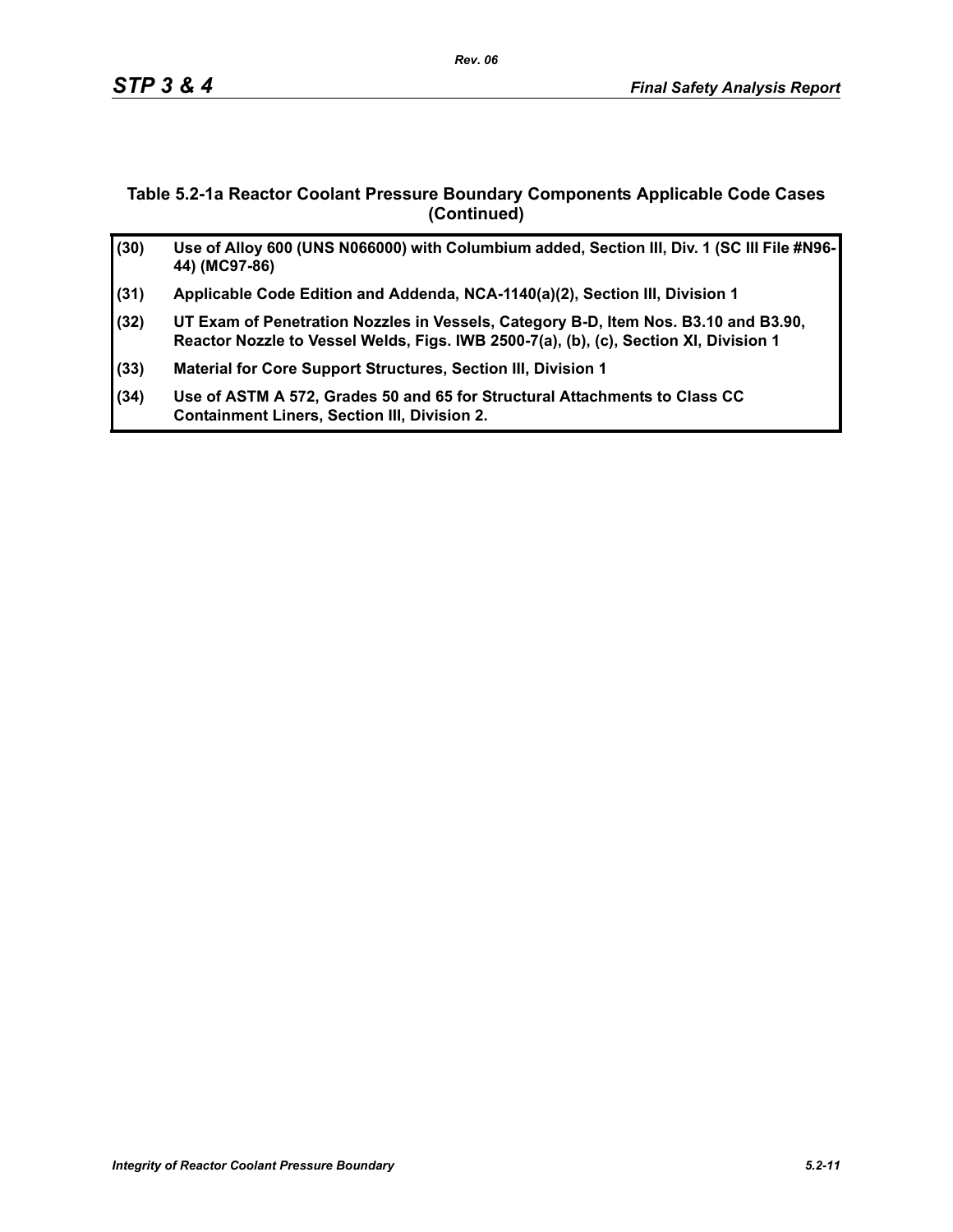| Component                             | Form                           | <b>Material</b>                                                         | <b>Specification</b><br>(ASTM/ASME)                                                     |  |  |  |  |  |  |
|---------------------------------------|--------------------------------|-------------------------------------------------------------------------|-----------------------------------------------------------------------------------------|--|--|--|--|--|--|
| <b>Main Steam Isolation Valves</b>    |                                |                                                                         |                                                                                         |  |  |  |  |  |  |
| Valve Body                            | Cast                           | Carbon steel                                                            | SA352 LCB                                                                               |  |  |  |  |  |  |
| Cover                                 | Forged                         | Carbon Steel                                                            | <b>SA350LF2</b>                                                                         |  |  |  |  |  |  |
| Poppet                                | Forged                         | Carbon Steel                                                            | <b>SA350LF2</b>                                                                         |  |  |  |  |  |  |
| Valve stem                            | Rod                            | 17-4 ph Precipitation<br><b>Hardened Stainless</b><br><b>Steel</b>      | SA 564 630 (H1100)                                                                      |  |  |  |  |  |  |
| Body bolt                             | <b>Bolting</b>                 | Low-Alloy steel                                                         | SA 540 B23 CL4 or 5                                                                     |  |  |  |  |  |  |
| Hex nuts                              | <b>Bolting Nuts</b>            | Low-Alloy steel                                                         | <b>SA 194 GR7</b>                                                                       |  |  |  |  |  |  |
| Main Steam Safety/Relief Valve        |                                |                                                                         |                                                                                         |  |  |  |  |  |  |
| <b>Body</b>                           | Forging or<br>Casting          | Carbon steel<br>Carbon steel                                            | ASME SA 350 LF2<br>ASME SA 352 LCB                                                      |  |  |  |  |  |  |
| Bonnet (yoke)                         | Forging or<br>Casting          | Carbon steel<br>Carbon steel                                            | ASME SA 350 LF2<br>ASME SA 352 LCB                                                      |  |  |  |  |  |  |
| Nozzle (seat)                         | Forging or<br>Casting          | Stainless steel<br>or<br>Carbon steel                                   | ASME SA 182 Gr F316 or<br>SA351 CF3 or CF 3M<br>ASME SA 350 LF2 or<br><b>SA 352 LCB</b> |  |  |  |  |  |  |
| Body to bonnet stud                   | Bar/rod<br><b>Bolting</b>      | Low-Alloy steel                                                         | ASME SA 193 Gr B7                                                                       |  |  |  |  |  |  |
| Body to bonnet nut                    | Bar/rod<br><b>Bolting Nuts</b> | Low-Alloy steel                                                         | ASME SA 194 Gr 7                                                                        |  |  |  |  |  |  |
| <b>Disk</b>                           | Forging<br>or Casting          | Alloy steel NiGrfe<br>NiCrFe Alloy Stainless ASME SA 351 CF 3A<br>steel | ASME SASB 637 Gr 718                                                                    |  |  |  |  |  |  |
| Spring washer<br>&                    | Forging                        | Carbon steel                                                            | ASME SA 105                                                                             |  |  |  |  |  |  |
| <b>Adjusting Screw</b><br>or          | <b>Bolting</b>                 | Alloy steel                                                             | ASME SA 193 Gr B6<br>(Quenched + tempered or<br>normalized & tempered)                  |  |  |  |  |  |  |
| Setpoint adjustment assembly Forgings |                                | Carbon and alloy steel Multiple specifications<br>parts                 |                                                                                         |  |  |  |  |  |  |

### **Table 5.2-4 Reactor Coolant Pressure Boundary Materials**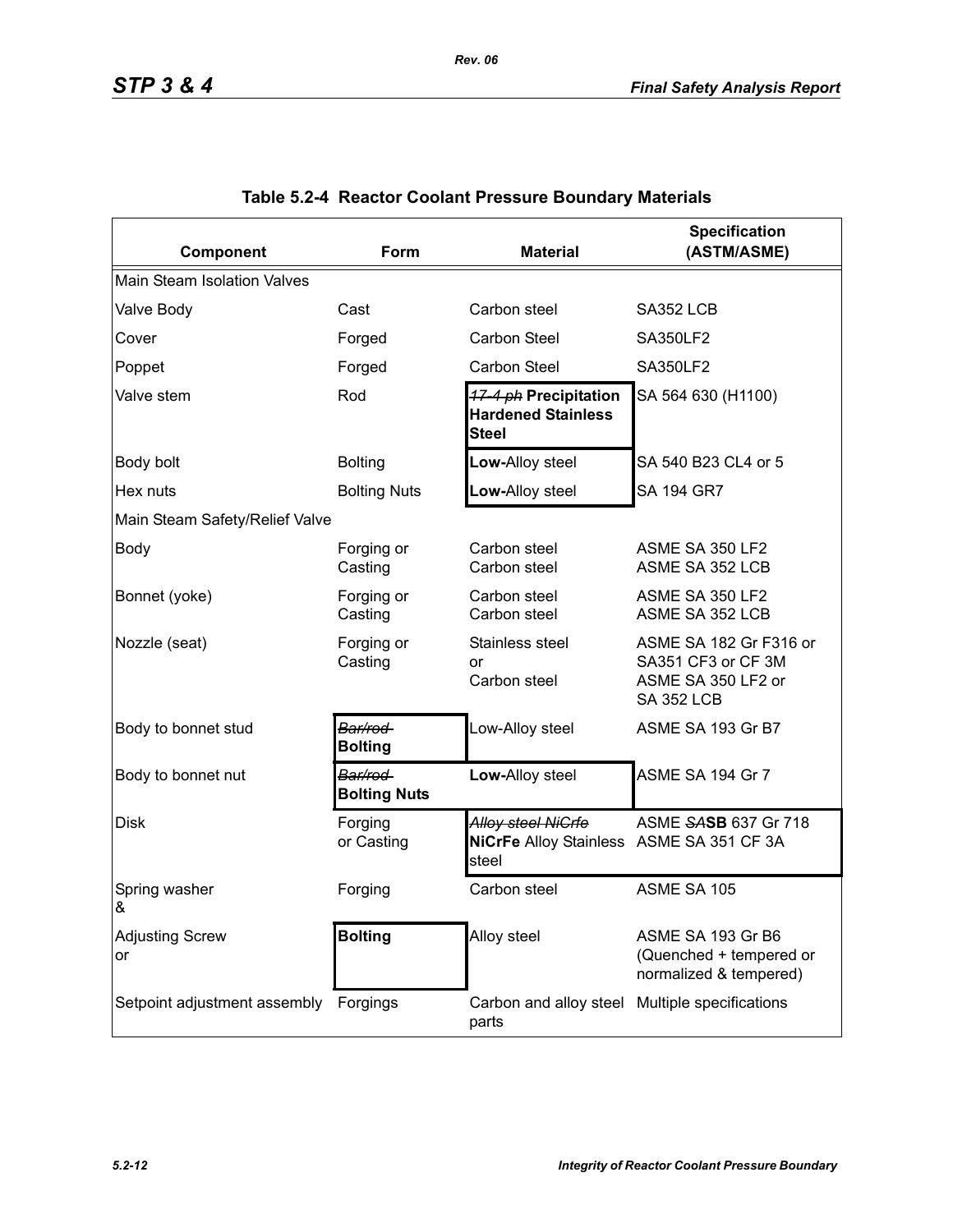| Component                                                          | Form                         | <b>Material</b>                           | <b>Specification</b><br>(ASTM/ASME)                                                                   |
|--------------------------------------------------------------------|------------------------------|-------------------------------------------|-------------------------------------------------------------------------------------------------------|
| Spindle (stem)                                                     | Bar                          | Precipitation-hardened<br>stainless steel | ASTM A564 Type 630<br>(H 1100)                                                                        |
| Spring                                                             | Wire or Bellville<br>washers | <b>Steel</b><br><b>Alloy Steel</b>        | ASTM A304 Gr 4161 N<br>45 Cr Mo V67                                                                   |
| Main Steam Piping (between RPV and the turbine stop valve)         |                              |                                           |                                                                                                       |
| Pipe                                                               | Seamless                     | Carbon steel                              | ASME SA 333 Gr. 6                                                                                     |
| Contour nozzle<br>250A 10.36 MpaG                                  | Forging                      | Carbon steel                              | <b>ASME SA 350 LF 2</b>                                                                               |
| Large groove flange                                                | Forging                      | Carbon steel                              | <b>ASME SA 350 LF 2</b>                                                                               |
| 50A special nozzle                                                 | Forging                      | Carbon steel                              | ASME SA 350 LF2                                                                                       |
| Elbow                                                              | Seamless                     | Carbon steel                              | ASME SA 420                                                                                           |
| Head fitting/penetration piping                                    | Forging                      | Carbon steel                              | ASME SA 350 LF2                                                                                       |
| Feedwater Piping (between RPV and the seismic interface restraint) |                              |                                           |                                                                                                       |
| Pipe                                                               | <b>Seamless</b>              | Carbon steel                              | ASME SA 333 Gr. 6                                                                                     |
| Elbow                                                              | <b>Seamless</b>              | Carbon steel                              | ASME SA 420                                                                                           |
| Head fitting/penetration piping                                    | Forging                      | Carbon steel                              | ASME SA 350 LF2                                                                                       |
| Nozzle                                                             | Forging                      | Carbon steel                              | ASME SA 350 LF2                                                                                       |
| <b>Recirculation Pump Motor Cover</b>                              |                              |                                           |                                                                                                       |
| Bottom flange (cover)                                              | Forging                      | Low-Alloy steel                           | ASME SA 533 Gr. B Class 1<br>or SA 508 Class 3                                                        |
| Stud                                                               | <b>Bolting</b>               | Low-Alloy steel                           | ASME SA 540 CL.3 Gr.B24<br>or SA 193, B7                                                              |
| Nut                                                                | <b>Bolting Nuts</b>          | Low-Alloy steel                           | ASME SA 194 Gr. 7                                                                                     |
| <b>CRD</b>                                                         |                              |                                           |                                                                                                       |
| Middle flange                                                      | Forging                      | Stainless steel                           | SA 182/ <b>182M</b> , F304L* <b>,</b><br>F304*, F316L* or F316*, or<br>SA 336/336M, F304* or<br>F316* |
| Spool piece                                                        | Forging                      | Stainless steel                           | SA 182/182M, F304L*,<br>F304*F316L*, or SA<br>336/336M, F304* or F316*                                |

### **Table 5.2-4 Reactor Coolant Pressure Boundary Materials (Continued)**

*Rev. 06*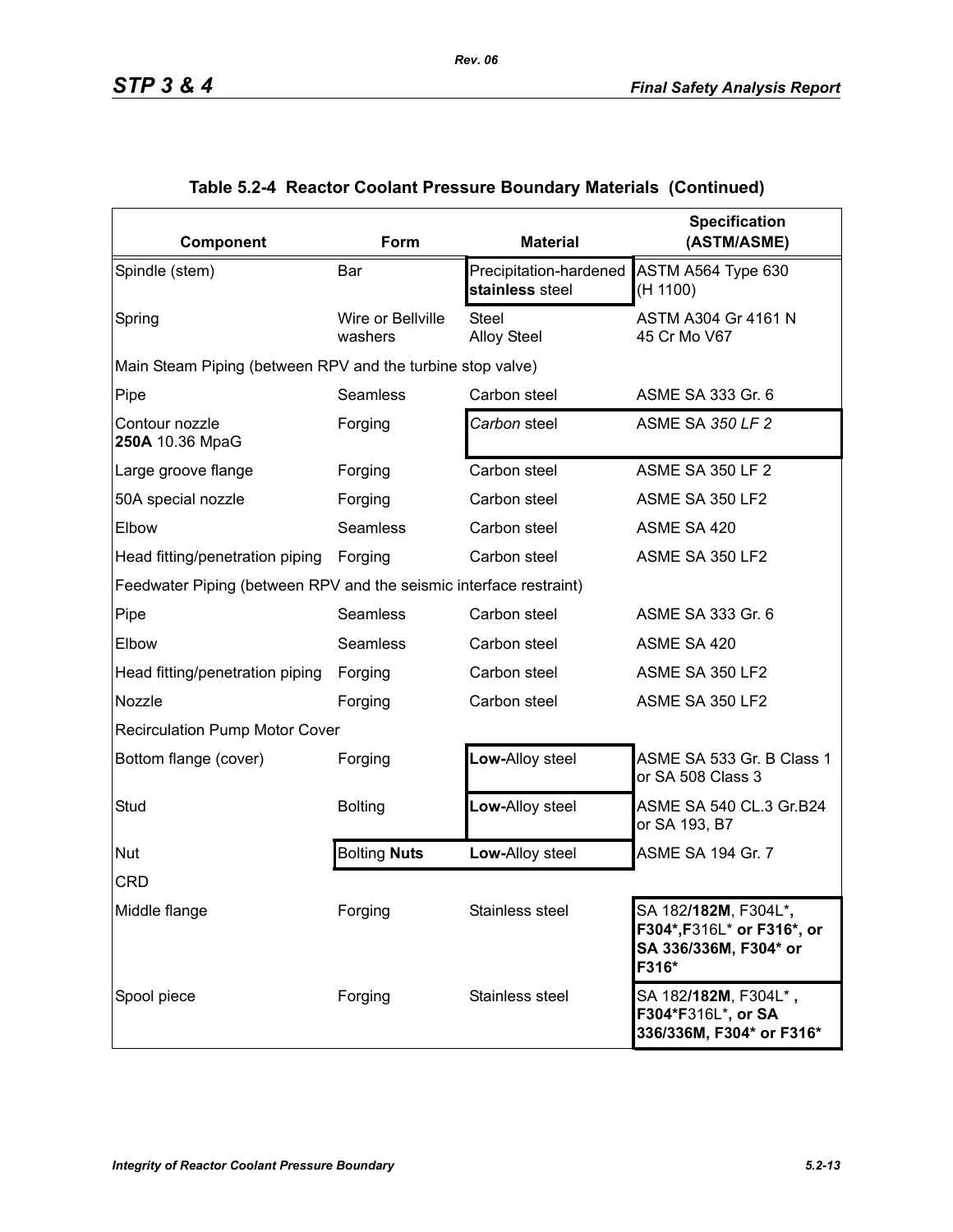| Component                                               | Form            | <b>Material</b>                                     | <b>Specification</b><br>(ASTM/ASME)                                                                                                   |  |  |  |  |  |  |
|---------------------------------------------------------|-----------------|-----------------------------------------------------|---------------------------------------------------------------------------------------------------------------------------------------|--|--|--|--|--|--|
| Mounting bolts                                          | Bar Bolting     | Low-Alloy steel                                     | SA 194 SA-193/193M Grade<br>B7                                                                                                        |  |  |  |  |  |  |
| Seal housing                                            | Forging         | Stainless steel                                     | SA 182/182M, F304L*,<br>F304*F316L* or F316*, or<br>SA 336/336M, F304* or<br>F316*                                                    |  |  |  |  |  |  |
| Seal housing nut                                        | Bar             | Stainless steel                                     | SA 564, 47-4PH 630(H1100)                                                                                                             |  |  |  |  |  |  |
| <b>Reactor Pressure Vessel</b>                          |                 |                                                     |                                                                                                                                       |  |  |  |  |  |  |
| Shells and Heads                                        | Plate           | Low-Alloy steel Mn-<br>1/2 Mo-1/2 Ni                | SA-533, Type B, Class 1                                                                                                               |  |  |  |  |  |  |
|                                                         | Forging         | 34 Ni-1/2 Mo-Cr-V<br>Low alloy steel                | SA-508, Class 3                                                                                                                       |  |  |  |  |  |  |
| Shell and Head<br>Flange                                | Forging         | 3/4 Ni-1/2 Mo-Cr-V<br>Low alloy steel               | <b>SA-508 Class 3</b>                                                                                                                 |  |  |  |  |  |  |
| Flanged<br><b>Nozzles</b>                               | Forging         | $G-S+$<br>Low alloy steel                           | <b>SA-508 Class 3</b>                                                                                                                 |  |  |  |  |  |  |
| <b>Drain Nozzles</b>                                    | Forging         | $C-S+$<br>Carbon steel or<br><b>Stainless steel</b> | SA-508 Class 1 or SA 182,<br>F316L* or F316*<br>SA-336, F316*                                                                         |  |  |  |  |  |  |
| Appurtenances/Instrumentation Forging<br><b>Nozzles</b> |                 | Cr-Ni-Mo<br>Stainless steel                         | SA-182, Grade F316L* or<br><del>F316<sup>†</sup> F316*</del> or SA-336,<br><del>Class F316L* or F316<sup>‡</sup></del><br>Class F316* |  |  |  |  |  |  |
|                                                         | Bar, Smls. Pipe | Ni-Cr-Fe<br>(UNS N06600)                            | <del>SB-166<sup>≢</sup> or SB-167<sup>≢</sup> Code</del><br><b>Case N-580-2</b>                                                       |  |  |  |  |  |  |
| <b>Stub Tubes</b>                                       | Forging         | Ni-Cr-Fe<br>(UNS N06600)                            | <del>SB-564<sup>≢</sup> Code Case N-580-</del><br>2                                                                                   |  |  |  |  |  |  |
|                                                         | Bar, Smls. Pipe | Ni-Cr-Fe<br>(UNS N06600)                            | <del>SB-166<sup>‡</sup> or SB-167<sup>‡</sup> Code</del><br><b>Case N-580-2</b>                                                       |  |  |  |  |  |  |

### **Table 5.2-4 Reactor Coolant Pressure Boundary Materials (Continued)**

*Rev. 06*

\* Carbon content is maximum 0.020%.

*† Carbon content is maximum 0.020% and nitrogen from 0.060 to 0.120%.*

*‡ Added niobium content is 1 to 4%.*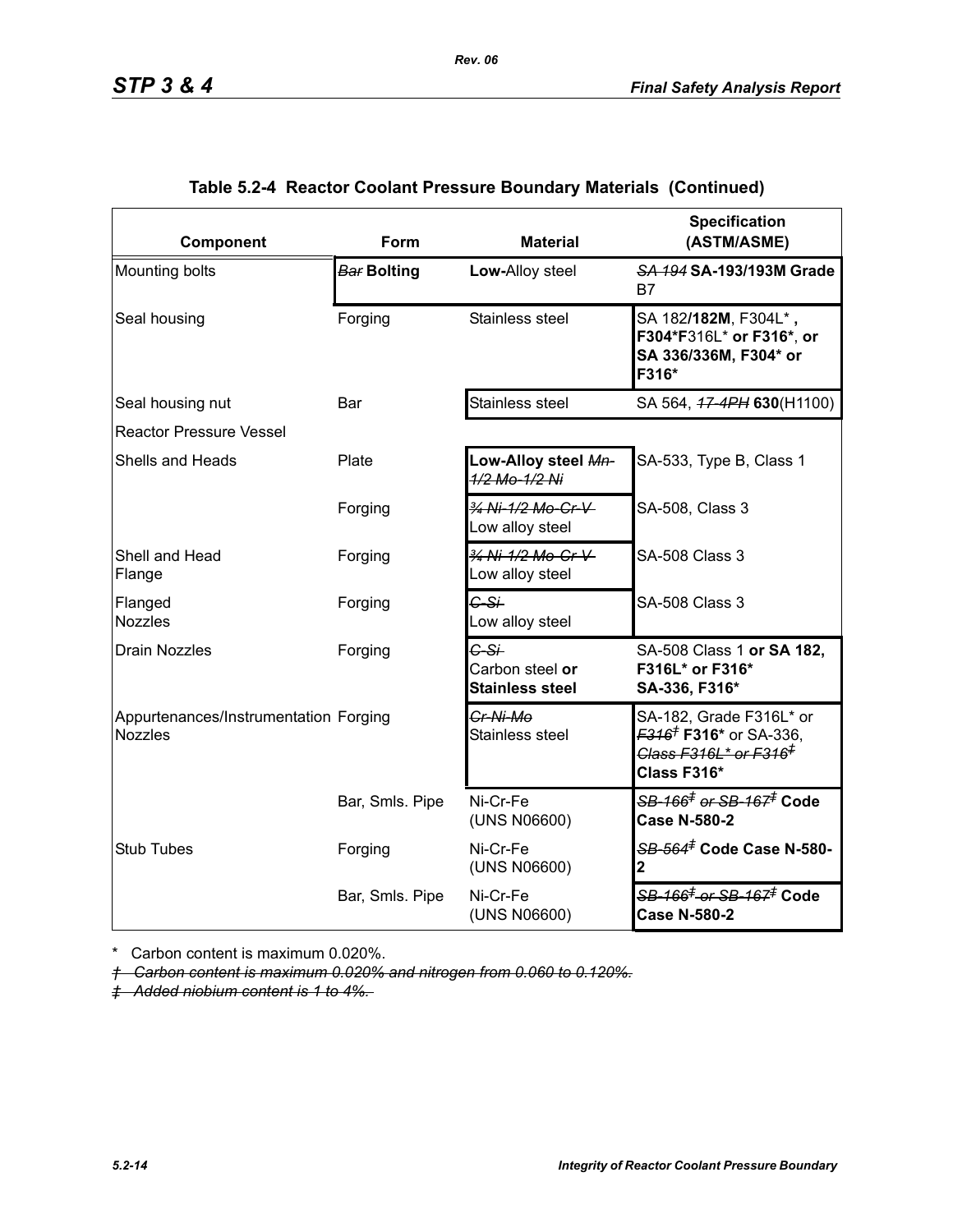| ທ |
|---|
| ⊣ |
| d |
| ట |
| ശ |
| 4 |

| Table 5.2-6 LDS Control and Isolation Function vs. Monitored Process Variables |                            |                            |                       |                              |                               |                           |                                   |                           |                         |                                    |                                |                                |                                  |                              |                          |                            |                                    |                               |                                         |                                     |                          |                                |                              |
|--------------------------------------------------------------------------------|----------------------------|----------------------------|-----------------------|------------------------------|-------------------------------|---------------------------|-----------------------------------|---------------------------|-------------------------|------------------------------------|--------------------------------|--------------------------------|----------------------------------|------------------------------|--------------------------|----------------------------|------------------------------------|-------------------------------|-----------------------------------------|-------------------------------------|--------------------------|--------------------------------|------------------------------|
| Monitored<br>Variables<br>LDS Control &<br><b>Isolation Functions</b>          | Level Low<br>Reactor Water | Turbine Inlet SL Press Low | Reactor Pressure High | Flow Rate High<br><b>ISN</b> | <del>MSL Radiation High</del> | MSL Tunnel Amb. Temp High | Temp High<br>Amb.<br>Turbine Area | Main Condenser Vacuum Low | Drywell Pressure High   | Equip Area Temp High<br><b>RHR</b> | Equip Area Temp High<br>RCIC I | SL Pressure Low<br><b>RCIC</b> | SL Flow Rate High<br><b>RCIC</b> | RCIC Vent Exhaust Press High | CUW Equip Area Temp High | CUW Differential Flow High | Pumps Running<br>SLCS <sub>I</sub> | LCW Drain Line Radiation High | Radiation High<br><b>HCW Drain Line</b> | High<br>Exhaust Air Rad<br>R/B HVAC | F/H Exhaust Air Rad High | Pressure Difference<br>FW Line | $\mathbf{c}$<br>ନ୍<br>4      |
| MSIVs & MSL Drain Line Valves                                                  | L1.5                       | $\overline{\mathsf{x}}$    |                       | $\overline{\mathsf{x}}$      | $\overline{\mathsf{x}}$       | $\overline{\mathsf{x}}$   | $\overline{\mathsf{x}}$           | $\overline{\mathsf{x}}$   |                         |                                    |                                |                                |                                  |                              |                          |                            |                                    |                               |                                         |                                     |                          |                                |                              |
| <b>CUW Process Lines Isolation</b>                                             | L2                         |                            | $X^*$                 |                              |                               | X                         |                                   |                           |                         |                                    |                                |                                |                                  |                              | X                        | X                          | $\boldsymbol{\mathsf{X}}$          |                               |                                         |                                     |                          |                                |                              |
| RHR S/C PCV Valves                                                             | L <sub>3</sub>             |                            | X                     |                              |                               |                           |                                   |                           |                         | $\boldsymbol{\mathsf{X}}$          |                                |                                |                                  |                              |                          |                            |                                    |                               |                                         |                                     |                          |                                |                              |
| <b>RCIC Steamline Isolation</b>                                                |                            |                            |                       |                              |                               |                           |                                   |                           |                         |                                    | X                              | $\pmb{\times}$                 | X                                | $\boldsymbol{\mathsf{X}}$    |                          |                            |                                    |                               |                                         |                                     |                          |                                |                              |
| <b>ATIP Withdrawal</b>                                                         | L <sub>3</sub>             |                            |                       |                              |                               |                           |                                   |                           | X                       |                                    |                                |                                |                                  |                              |                          |                            |                                    |                               |                                         |                                     |                          |                                |                              |
| DW RAD Sampling Isolation                                                      | L2                         |                            |                       |                              |                               |                           |                                   |                           | X                       |                                    |                                |                                |                                  |                              |                          |                            |                                    |                               |                                         |                                     |                          |                                |                              |
| <b>SPCU Process Line Isolation</b>                                             | L <sub>3</sub>             |                            |                       |                              |                               |                           |                                   |                           | X                       |                                    |                                |                                |                                  |                              |                          |                            |                                    |                               |                                         |                                     |                          |                                |                              |
| DW LCW Sump Drain Line Isolation                                               | L <sub>3</sub>             |                            |                       |                              |                               |                           |                                   |                           | X                       |                                    |                                |                                |                                  |                              |                          |                            |                                    | $\boldsymbol{\mathsf{X}}$     |                                         |                                     |                          |                                |                              |
| DW HCW Sump Drain Line Isolation                                               | L <sub>3</sub>             |                            |                       |                              |                               |                           |                                   |                           | X                       |                                    |                                |                                |                                  |                              |                          |                            |                                    |                               | X                                       |                                     |                          |                                |                              |
| <b>RCW PCV Valves Isolation</b>                                                | L1                         |                            |                       |                              |                               |                           |                                   |                           | X                       |                                    |                                |                                |                                  |                              |                          |                            |                                    |                               |                                         |                                     |                          |                                |                              |
| <b>HNCW PCV Valves Isolation</b>                                               | L1                         |                            |                       |                              |                               |                           |                                   |                           | X                       |                                    |                                |                                |                                  |                              |                          |                            |                                    |                               |                                         |                                     |                          |                                |                              |
| AC System P&V Valves Isolation                                                 | L <sub>3</sub>             |                            |                       |                              |                               |                           |                                   |                           | X                       |                                    |                                |                                |                                  |                              |                          |                            |                                    |                               |                                         | X                                   | X                        |                                | Final Safety Analysis Report |
| <b>FCS PCV Valves Isolation</b>                                                | L3                         |                            |                       |                              |                               |                           |                                   |                           | $\overline{\mathsf{x}}$ |                                    |                                |                                |                                  |                              |                          |                            |                                    |                               |                                         |                                     |                          |                                |                              |
| R/B HVAC Air Ducts Isolation                                                   | $\overline{L3}$            |                            |                       |                              |                               |                           |                                   |                           | $\overline{X}$          |                                    |                                |                                |                                  |                              |                          |                            |                                    |                               |                                         | X                                   | X                        |                                |                              |
| <b>SGTS Initiation</b>                                                         | L3                         |                            |                       |                              |                               |                           |                                   |                           | $\pmb{\times}$          |                                    |                                |                                |                                  |                              |                          |                            |                                    |                               |                                         | X                                   | $\pmb{\times}$           |                                |                              |
| <b>Condensate Pump Trip **</b>                                                 |                            |                            |                       |                              |                               |                           |                                   |                           | $\overline{\mathbf{x}}$ |                                    |                                |                                |                                  |                              |                          |                            |                                    |                               |                                         |                                     |                          | $\overline{\mathbf{X}}$        |                              |

Integrity of Reactor Coolant Pressure Boundary *Integrity of Reactor Coolant Pressure Boundary 5.2-15*

5.2-15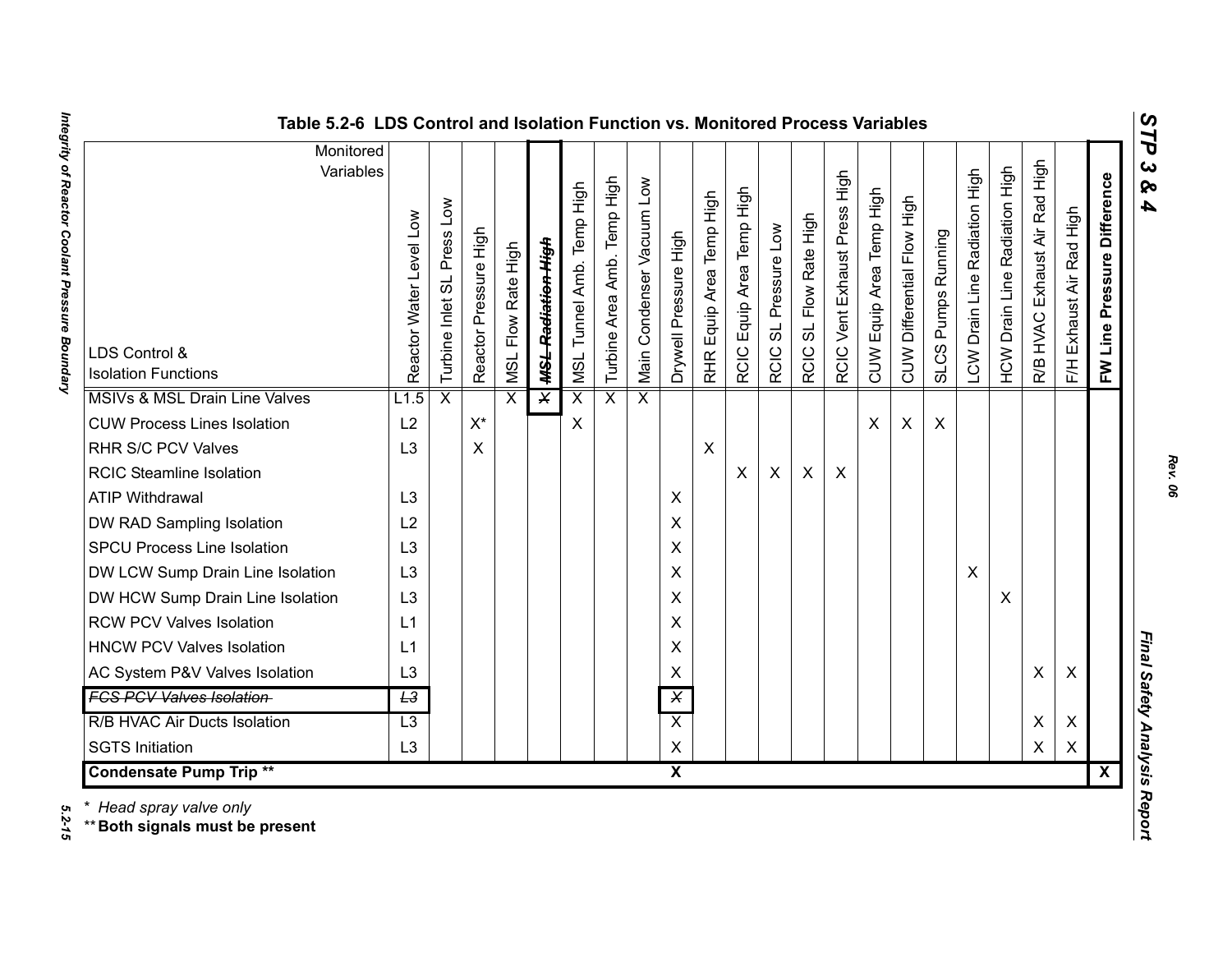| Leakage Source              | Table 5.2-7 Leakage Sources vs. Monitored Trip Alarms<br>Monitored |                    |                                                    |                         |                               |                               |                                    |                          |                                     |                                       |                               |                                    |                                 |                                         |                                       |                            |                                      |                                       |                                           |  |
|-----------------------------|--------------------------------------------------------------------|--------------------|----------------------------------------------------|-------------------------|-------------------------------|-------------------------------|------------------------------------|--------------------------|-------------------------------------|---------------------------------------|-------------------------------|------------------------------------|---------------------------------|-----------------------------------------|---------------------------------------|----------------------------|--------------------------------------|---------------------------------------|-------------------------------------------|--|
|                             | Plant<br>Variable                                                  |                    | Reactor Vessel Water Level Low                     | Drywell Pressure High   | DW Floor Drain Sump High Flow | DW Equip Drain Sump High Flow | DW Fission Products Radiation High | Drywell Temperature High | SRV Discharge Line Temperature High | Vessel Head Flange Seal Pressure High | RB Eq/Fl Drain Sump High Flow | DW Air Cooler Condensate Flow High | MSL or RCIC Steamline Flow High | MSL Tunnel or TB Ambient Area Temp High | Equip Areas Ambient or Diff Temp High | CUW Differential Flow High | <del>MSL Tunnel Radiation High</del> | Inter-System Leakage (Radiation) High | Feedwater Line Differential Pressure High |  |
| Main Steamlines             | Location                                                           |                    | $\overline{\mathsf{x}}$                            | $\overline{\mathsf{x}}$ | $\overline{\mathsf{x}}$       |                               | $\overline{\mathsf{x}}$            | $\overline{\mathsf{x}}$  | $\overline{\mathsf{x}}$             |                                       |                               | $\overline{\mathsf{x}}$            | $\overline{\mathsf{x}}$         |                                         |                                       |                            |                                      |                                       |                                           |  |
| RCIC Steamline              | I                                                                  | $\circ$<br>$\circ$ | $\pmb{\mathsf{X}}$<br>$\mathsf{X}$<br>$\mathsf{X}$ | X                       | X                             |                               | X                                  | $\pmb{\times}$           |                                     |                                       | $\mathsf{X}$<br>X             | X                                  | $\pmb{\times}$<br>$\sf X$<br>X  | $\boldsymbol{\mathsf{X}}$               | $\pmb{\times}$<br>$\pmb{\times}$      |                            | $\times$                             |                                       |                                           |  |
| RCIC Water                  |                                                                    | $\circ$            |                                                    |                         |                               |                               |                                    |                          |                                     |                                       | $\pmb{\times}$                |                                    |                                 |                                         | $\pmb{\times}$                        |                            |                                      |                                       |                                           |  |
| <b>RHR Water</b>            |                                                                    | $\circ$            | X                                                  | $\pmb{\times}$          | X                             |                               | $\pmb{\times}$                     | $\pmb{\times}$           |                                     |                                       | X                             | X                                  |                                 |                                         | $\pmb{\times}$                        |                            |                                      | $\otimes$                             |                                           |  |
| <b>HPCF Water</b>           | J.                                                                 |                    | $\pmb{\times}$                                     | X                       | $\pmb{\times}$                |                               | $\pmb{\times}$                     | X                        |                                     |                                       |                               | X                                  |                                 |                                         |                                       |                            |                                      |                                       |                                           |  |
| <b>CUW Water</b>            | I                                                                  | $\circ$            | $\pmb{\times}$                                     | X                       | $\pmb{\times}$                |                               | X                                  | X                        |                                     |                                       | X                             | X                                  |                                 |                                         | $\mathsf X$                           |                            |                                      |                                       |                                           |  |
| Feedwater                   | L                                                                  | $\circ$            | $\mathsf X$<br>$\mathsf X$                         | $\pmb{\times}$          | X                             |                               | $\pmb{\times}$                     | $\pmb{\times}$           |                                     |                                       | $\mathsf X$                   | $\pmb{\times}$                     |                                 | $\pmb{\times}$                          | $\pmb{\times}$                        | $\pmb{\times}$             |                                      | $\otimes$                             | $\boldsymbol{\mathsf{X}}$                 |  |
| Recirc Pump Motor<br>Casing | L                                                                  | $\circ$<br>$\circ$ |                                                    | X                       | $\pmb{\times}$                |                               | $\pmb{\times}$                     | $\pmb{\times}$           |                                     |                                       | $\mathsf X$                   | X                                  |                                 | $\pmb{\times}$                          |                                       |                            |                                      | $\otimes$                             | $\boldsymbol{\mathsf{X}}$                 |  |
|                             |                                                                    |                    |                                                    |                         |                               |                               |                                    |                          |                                     |                                       |                               |                                    |                                 |                                         |                                       |                            |                                      |                                       |                                           |  |

*Rev. 06*

*STP 3 & 4*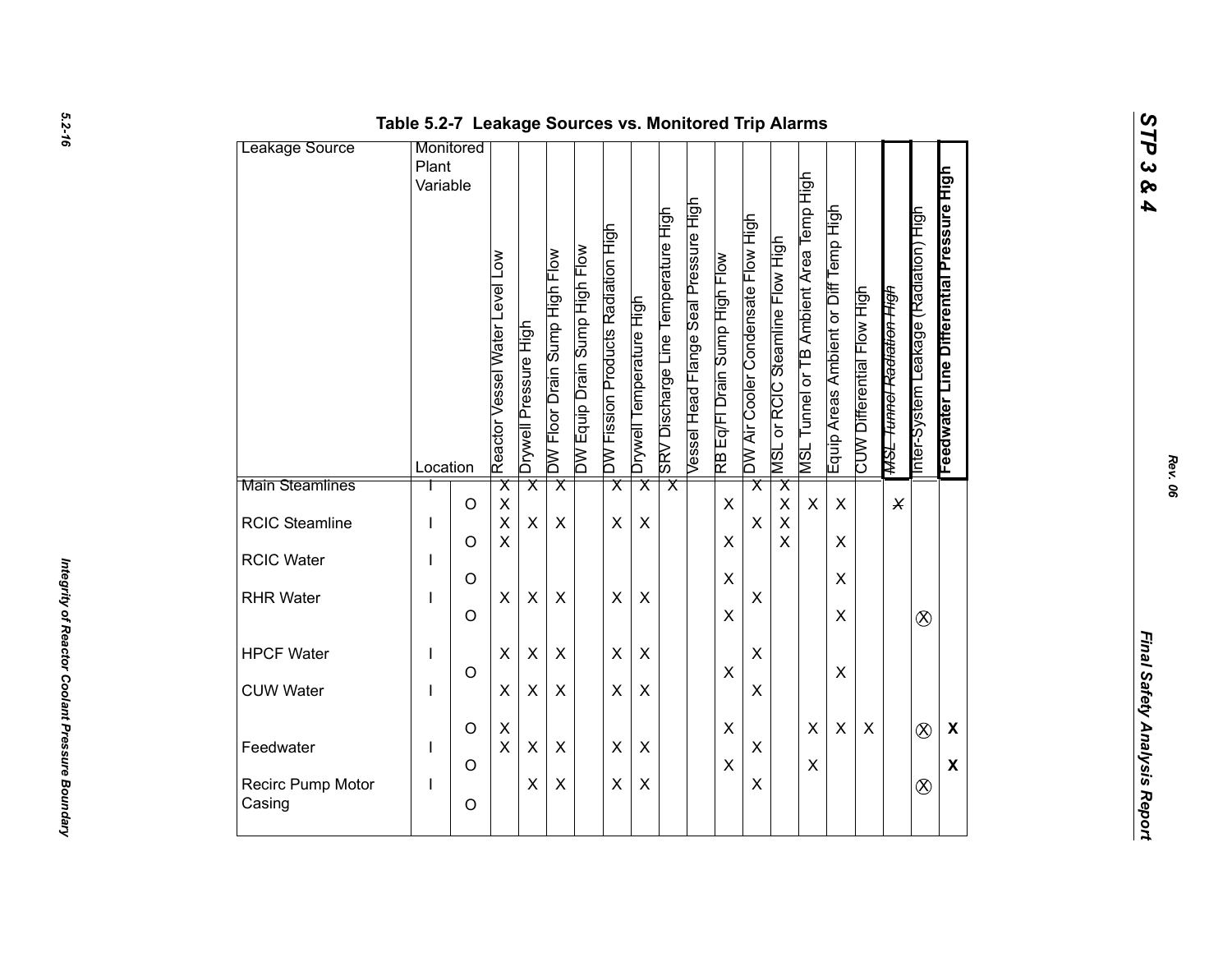| Leakage Source              | Monitored            |   |                                                |                       |                               |                               |                                    |                          |                                     |                                       |                               |                                    |                                           |                                                   |                                       |                            |                                      |                                                   |                                           |
|-----------------------------|----------------------|---|------------------------------------------------|-----------------------|-------------------------------|-------------------------------|------------------------------------|--------------------------|-------------------------------------|---------------------------------------|-------------------------------|------------------------------------|-------------------------------------------|---------------------------------------------------|---------------------------------------|----------------------------|--------------------------------------|---------------------------------------------------|-------------------------------------------|
|                             | Plant                |   |                                                |                       |                               |                               |                                    |                          |                                     |                                       |                               |                                    |                                           |                                                   |                                       |                            |                                      |                                                   |                                           |
|                             | Variable<br>Location |   | $\sum_{i=1}^{n}$<br>Reactor Vessel Water Level | Drywell Pressure High | DW Floor Drain Sump High Flow | DW Equip Drain Sump High Flow | DW Fission Products Radiation High | Drywell Temperature High | SRV Discharge Line Temperature High | Vessel Head Flange Seal Pressure High | RB Eq/FI Drain Sump High Flow | DW Air Cooler Condensate Flow High | or RCIC Steamline Flow High<br><b>NSL</b> | Tunnel or TB Ambient Area Temp High<br><b>TSN</b> | Equip Areas Ambient or Diff Temp High | CUW Differential Flow High | <del>MSL Tunnel Radiation High</del> | <b>Figh</b><br>(Radiation)<br>nter-System Leakage | Feedwater Line Differential Pressure High |
| Reactor Vessel Head<br>Seal |                      |   |                                                |                       |                               | $\overline{\mathsf{x}}$       |                                    |                          |                                     | $\overline{\mathsf{x}}$               |                               |                                    |                                           |                                                   |                                       |                            |                                      |                                                   |                                           |
|                             |                      | O |                                                |                       |                               |                               |                                    |                          |                                     |                                       |                               |                                    |                                           |                                                   |                                       |                            |                                      |                                                   |                                           |
| Valve Stem Packing          |                      | Ω |                                                |                       |                               | X                             |                                    |                          |                                     |                                       | X                             |                                    |                                           |                                                   |                                       |                            |                                      |                                                   |                                           |
| Miscellaneous Leaks         |                      |   |                                                |                       | Χ                             |                               |                                    | X                        |                                     |                                       |                               |                                    |                                           |                                                   |                                       |                            |                                      |                                                   |                                           |
|                             |                      | O |                                                |                       |                               |                               |                                    |                          |                                     |                                       | X                             |                                    |                                           |                                                   |                                       |                            |                                      | $\infty$                                          |                                           |

### **Table 5.2-7 Leakage Sources vs. Monitored Trip Alarms**

*I = Inside Drywell Leakage*

X *= Reactor coolant leakage in cooling water to RHR Hx, RIP Hx, CUW Non-regen Hx's or to FP cooling Hx.*

# *Final Safety Analysis Reportion Computer Computer Computer Computer Computer Computer Computer Computer Computer Computer of Computer of Computer Computer Computer Computer Computer Computer Computer Computer Computer Com*

*STP 3 & 4*